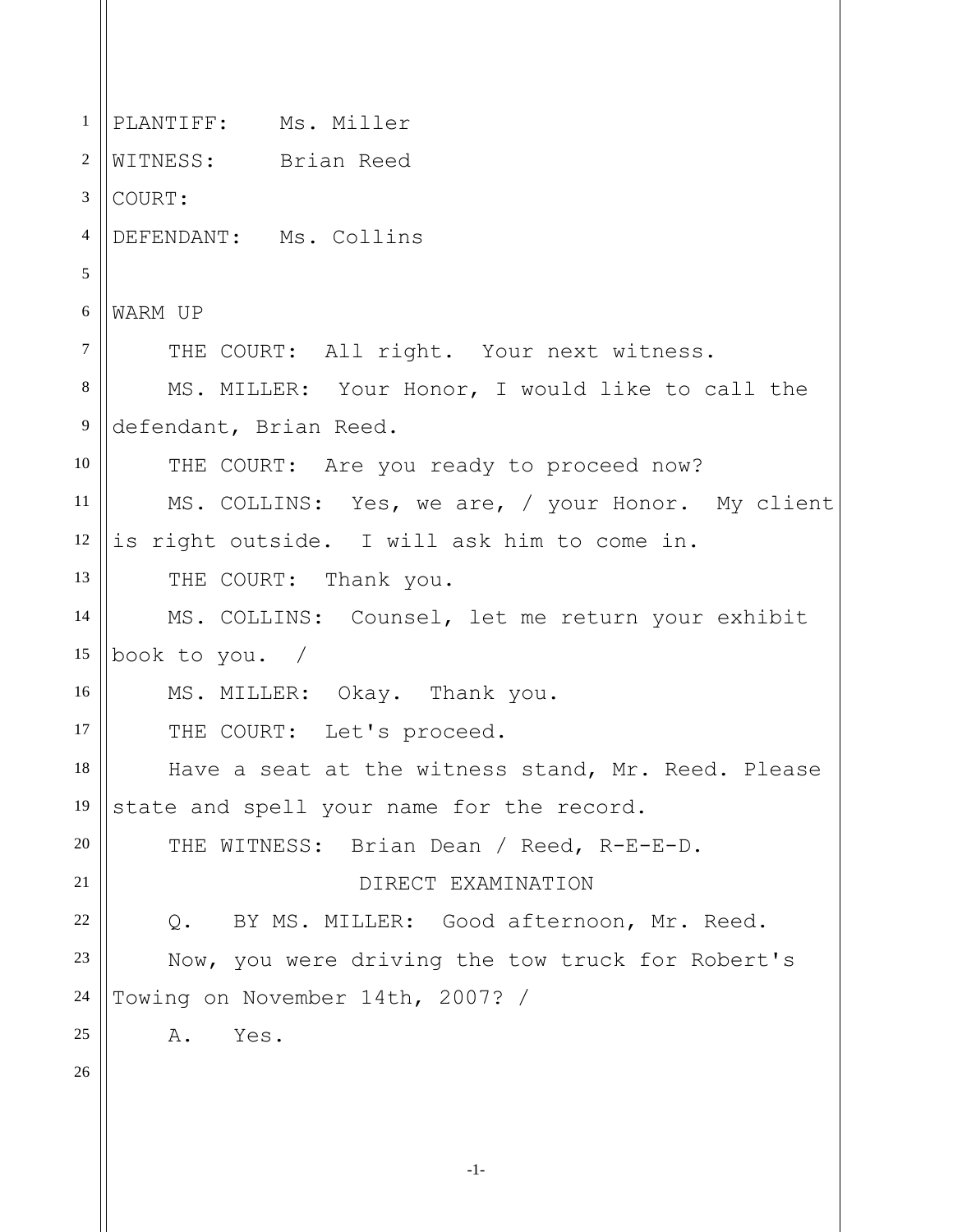1 2 3 4 5 6 7 8 9 10 11 12 13 14 15 16 17 18 19 20 21 22 23 24 25 26 Q. And this accident occurred as you were exiting the parking lot of the liquor store pictured in that photograph right behind you? A. Yes. Q. It / is located at 2623 Lincoln Boulevard? A. Yes. Q. Sir, was it your intent to make a right turn as you exited the driveway? / A. Yes. Q. And, in fact, you could only make a right turn at that point, correct? A. That's correct. Q. How long had you been employed at Robert's / Towing prior to this accident? A. Ten months, I think. Q. Prior to working for Mr. Scott, how long had you been a tow truck driver? A.  $A \star /$  year and a half, two years. Q. What other companies did you work for? A. West Coast Towing and Metro Towing. Q. How long did you work for / each of them? A. West Coast was about six months. Metro was maybe just shy of a year. Q. Okay. And did you receive any special training / as a tow truck driver from those companies? A. Yes.  $**END OF WARM UP**$ 

-2-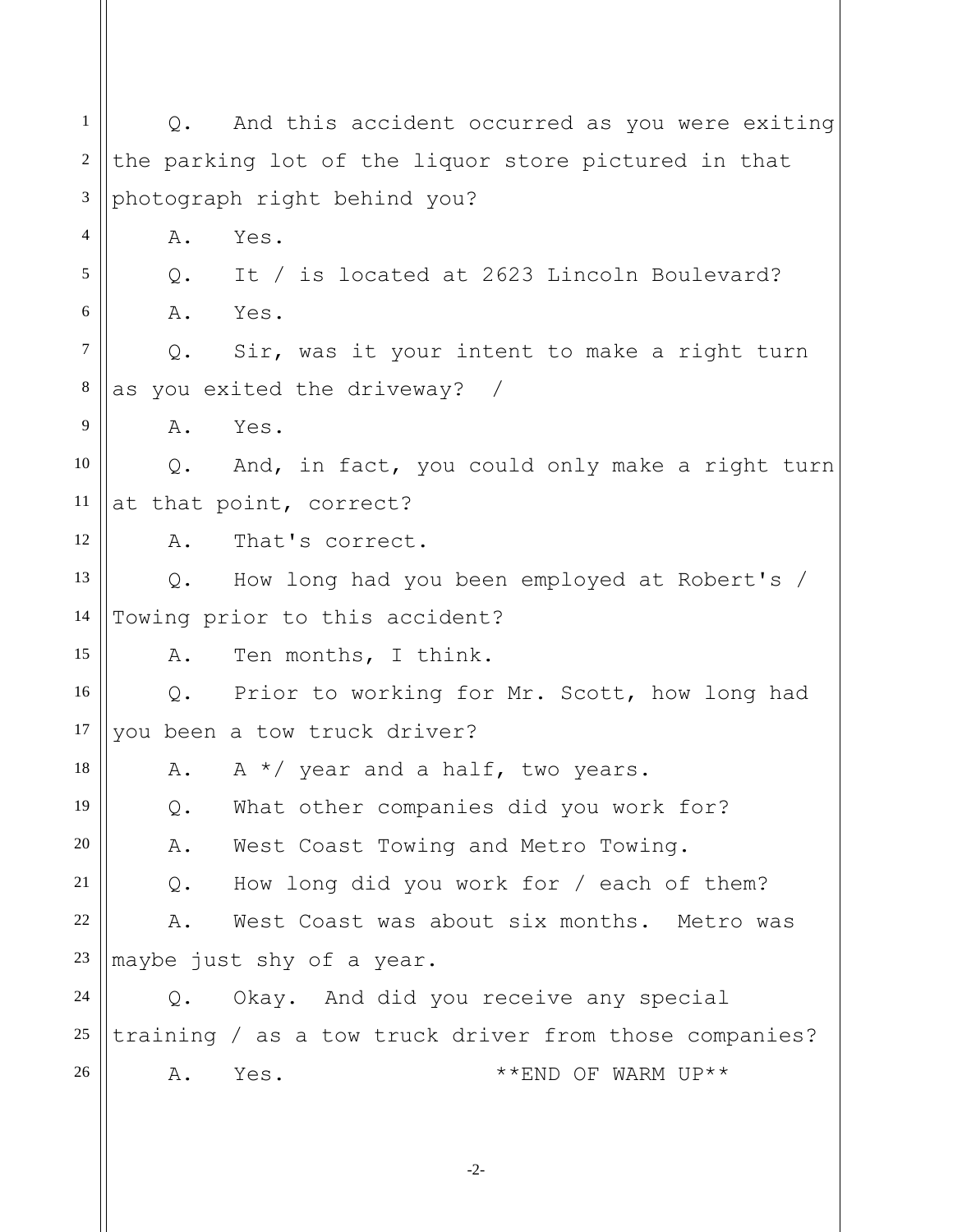1 2 3 4 5 6 7 8 9 10 11 12 13 14 15 16 17 18 19 20 21 22 23 24 25 26 EXAM Q. BY MS. MILLER: All right. What type of special training did you receive, Mr. Reed? A. Basically, I was instructed how to tow vehicles. I learned that at Metro / a few weeks before I went out on my own. Q. Can you tell me part of that training process? A. How to operate everything on the / vehicle, all the safety procedures. I even had to take a test before I could go out on my own. Q. When you were employed at / Robert's Towing, did you receive any type of safety training? A. No. Q. And it is my understanding that the approximate weight of the tow truck you / were driving on the date of this accident is about 10,000 pounds? A. Yes. Q. Now, that's the weight when it is empty. You didn't have / anything -- MS. COLLINS: Objection. Counsel is testifying. Move to strike. THE COURT: Objection sustained. Q. BY MS. MILLER: You weren't carrying anything with you at the time, were you? A. No, I wasn't.

-3-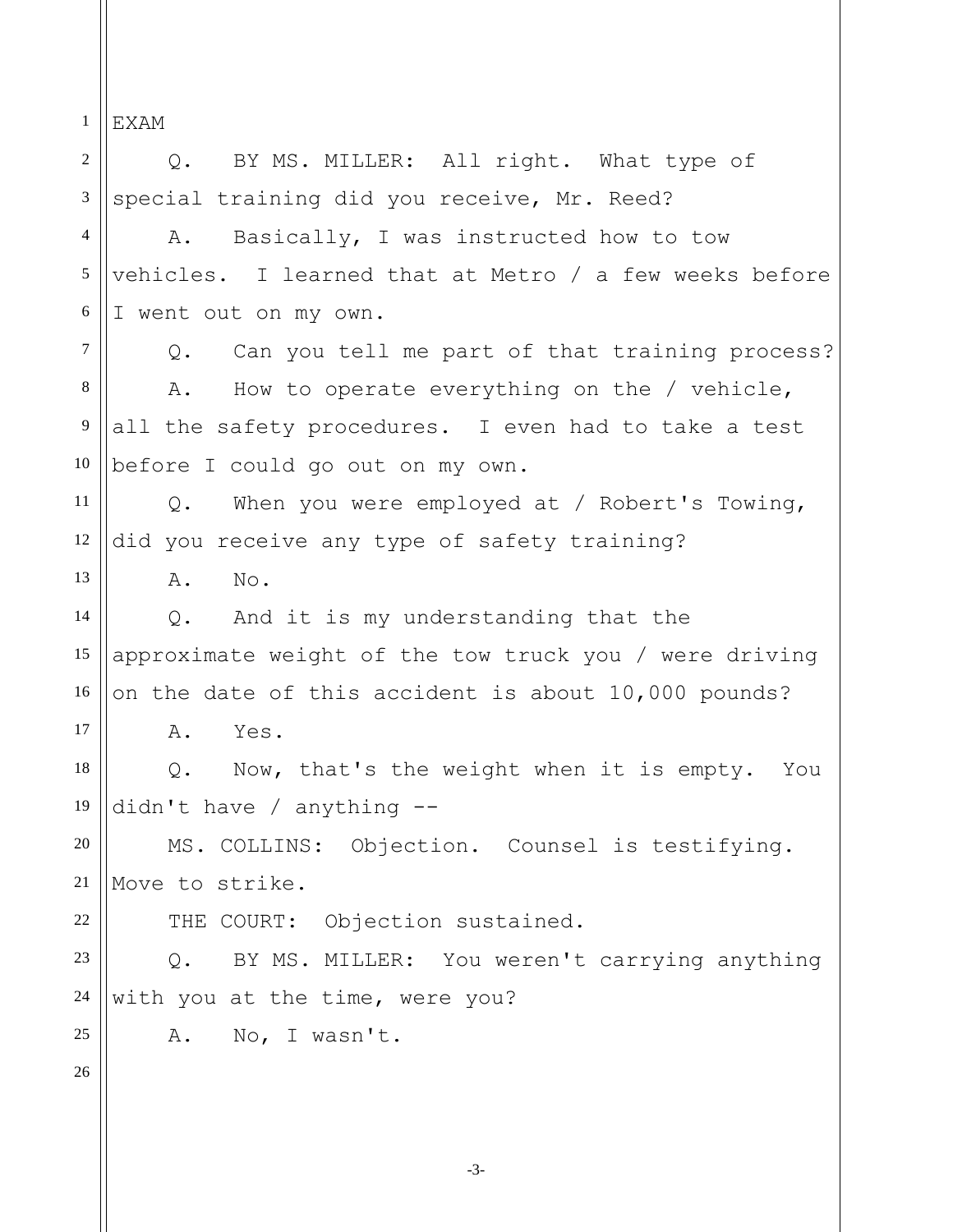1 2 3 4 5 6 7 8 9 10 11 12 13 14 15 16 17 18 19 20 21 22 23 24 25 26 Q. So / on November 14th, 2008, what time did you start that morning? A. I think 7:00 o'clock. Q. Now, it is my understanding you had five / assignments that day, right? A. I don't recall. Q. And how many hours per day did you work on a daily basis? A. 12. Q. Do you recall what \*/ your final assignment was before this accident occurred? A. No. Q. Okay. You resided across the street from the location of the accident, correct? A. That's correct. Q. I / don't know, but can we see your residence depicted in that photograph marked exhibit 12? A. It's to the right there at the top. Q. Okay. So / that would be the hotel located in the right corner? A. Yes. Q. And how long had you lived there? MS. COLLINS: Objection. Relevance. THE COURT: Overruled. Q. BY MS. MILLER: How long had you / been there? A. A year.

-4-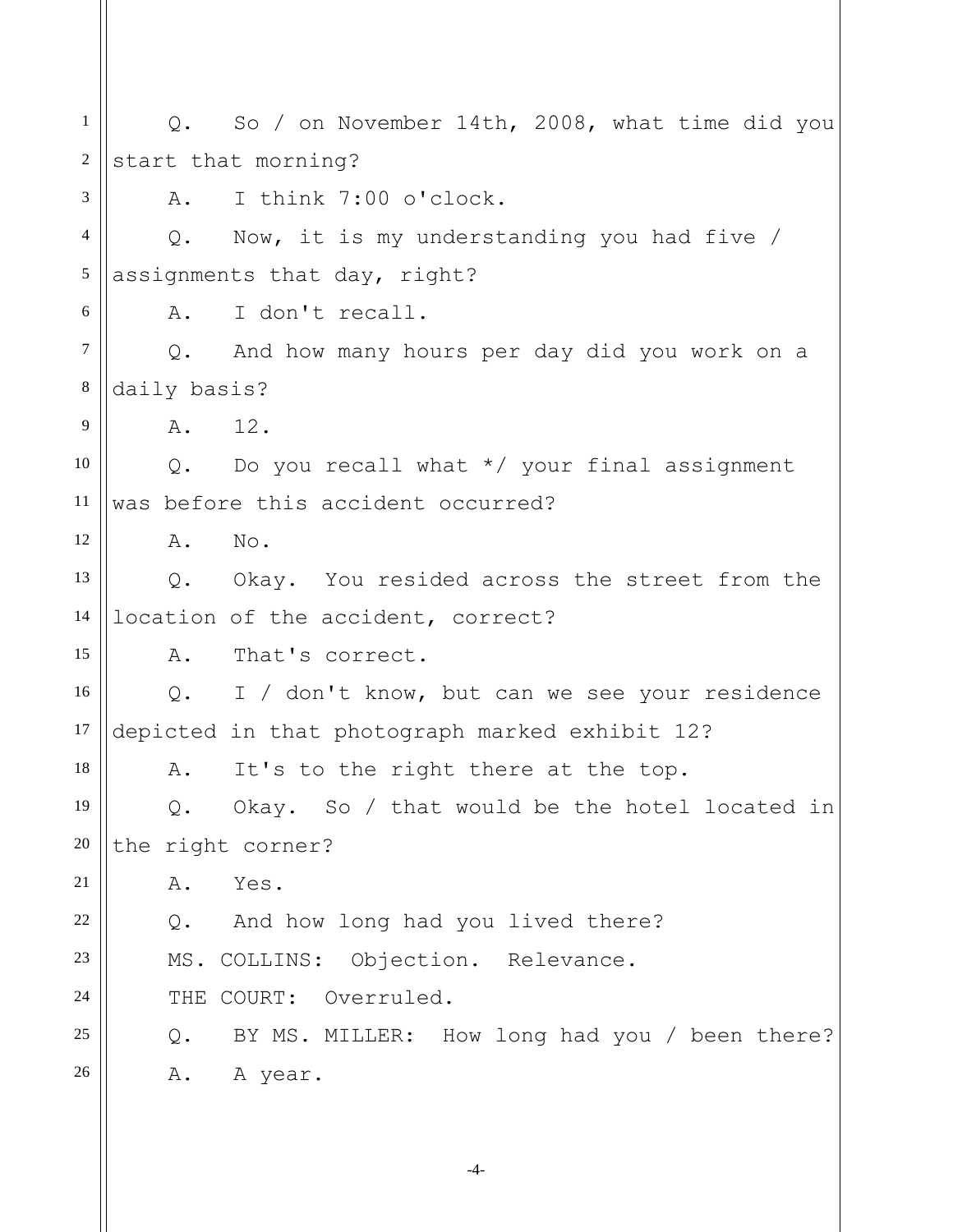1 2 3 4 5 6 7 8 9 10 11 12 13 14 15 16 17 18 19 20 21 22 23 24 25 26 Q. During the ten months that you were employed for Mr. Scott, did you always park the tow truck in the parking / lot where this accident occurred? A. I usually parked there, yes. Q. Did you have some verbal or written agreement with the owner of the parking lot / to allow that? A. The gentleman at the liquor store, he appeared to be in charge of the little retail center there and he always said / it was okay. Q. You would pick up the truck in the morning and drop it off at night? A. Yes. Q. Do you recall approximately what time / you got your final assignment before this accident? A. Late afternoon. Q. How long had you been in your hotel room prior to this? A. I don't know. \*/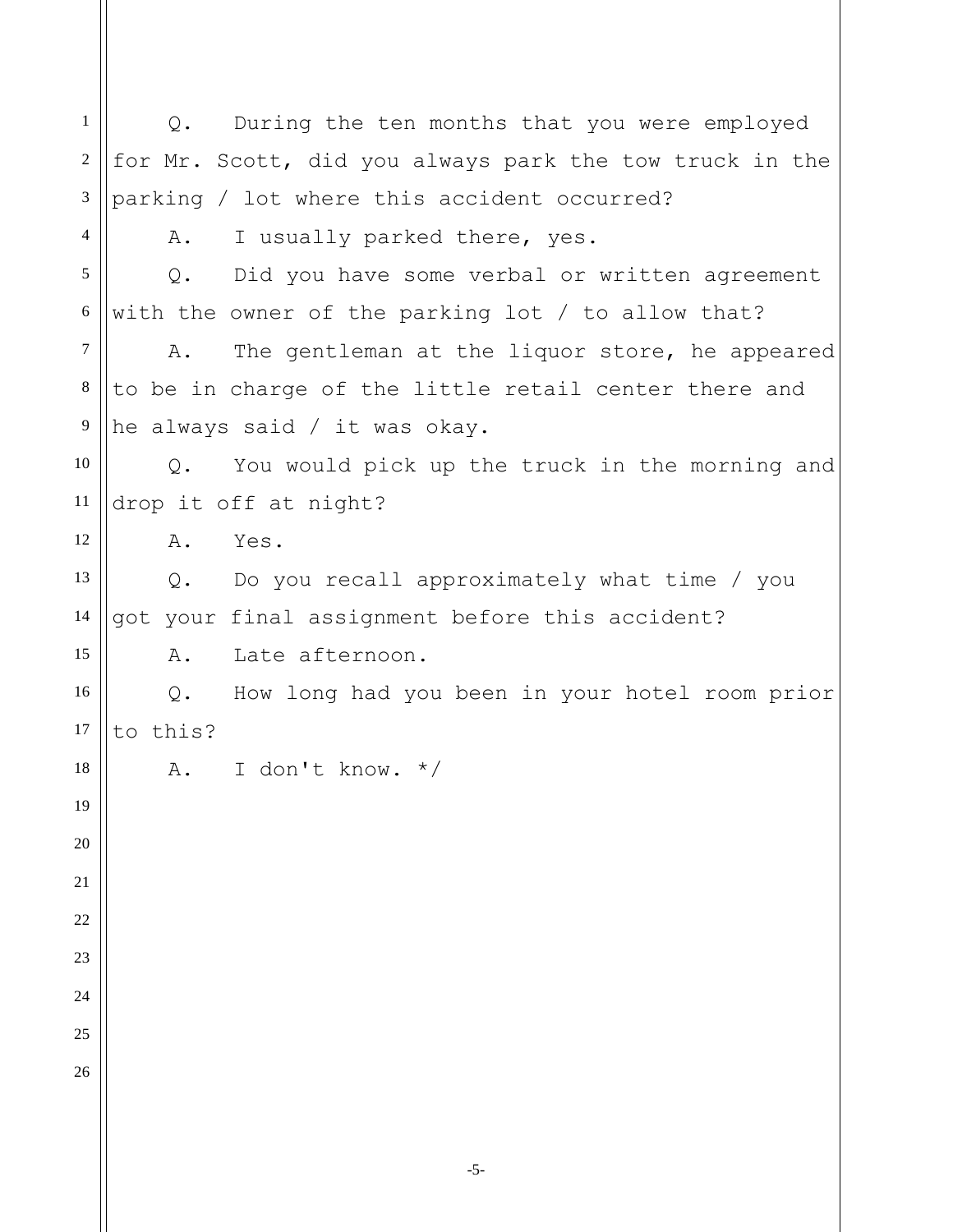1 START TYPING

2 3 4 5 6 7 8 9 10 11 12 13 14 15 16 17 18 19 20 21 22 23 24 25 26 Q. BY MS. MILLER: Do you have any estimate at all, Mr. Reed? A. I don't know how long I was there. Q. When you got the assignment, was it from / the telephone or your cell phone? A. My two-way radio. Q. What was conveyed to you from Robert's Towing? MS. COLLINS: Objection. It is hearsay. THE COURT: Sustained. Q. BY MS. MILLER: Well, you got / your assignment over the phone, right? MS. COLLINS: Objection. Misstates his answer. THE COURT: Sustained. MS. MILLER: That's fine, your Honor. I will just rephrase my question. THE COURT: Ask your next question. / Q. BY MS. MILLER: You got your assignment over your cell phone; is that right? MS. COLLINS: Objection. Misstates the facts. THE COURT: Well, sustained. THE WITNESS: It is the Nextel two-way radio. Q. BY MS. MILLER: Did you / write down the assignment? A. Yes.

-6-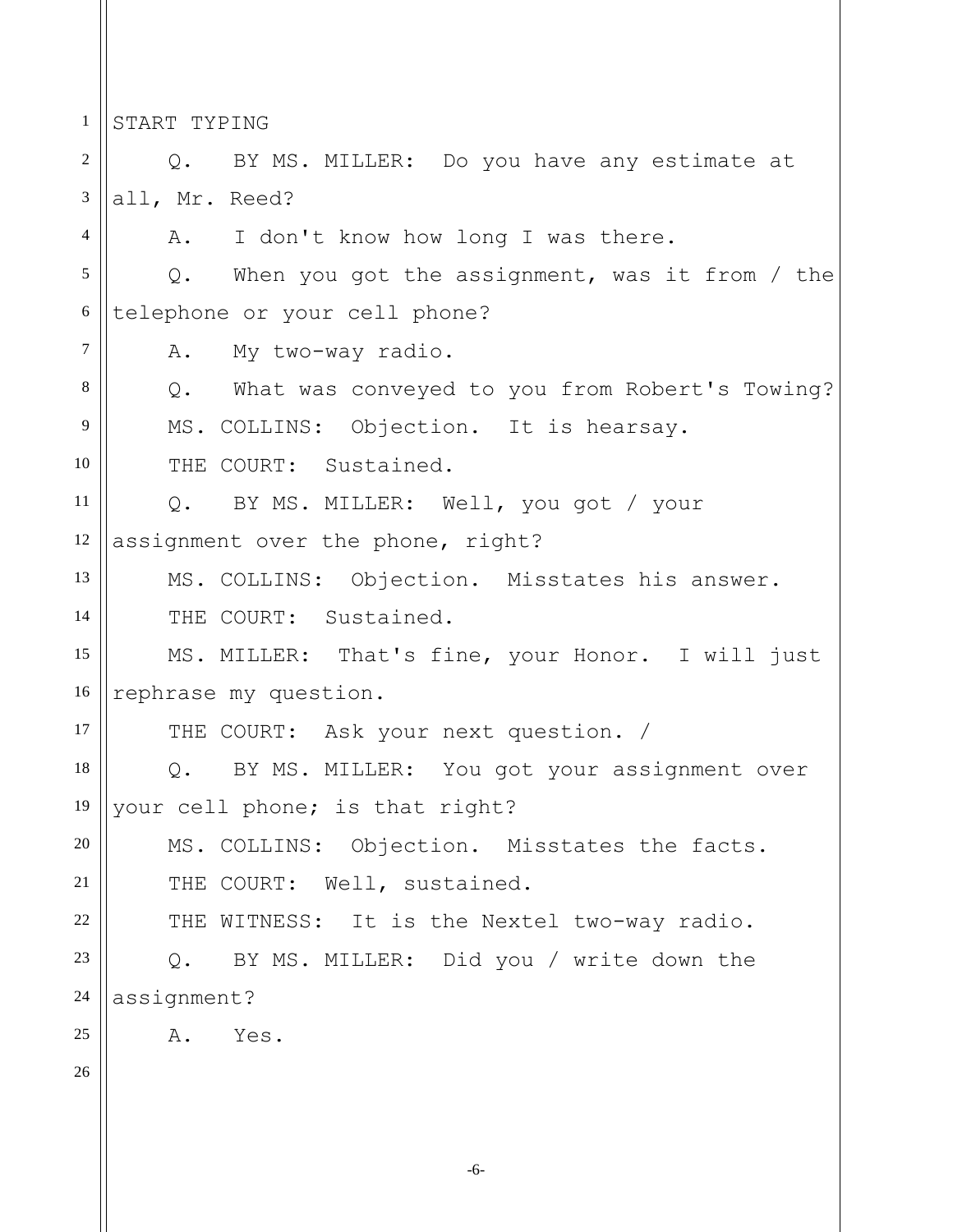1 2 3 4 5 6 7 8 9 10 11 12 13 14 15 16 17 18 19 20 21 22 23 24 25 26 Q. And did you write down the location only, or did you write down what the purpose for the call was? / A. I wrote down both. Q. Okay. And you left your hotel room at some point after you got the assignment? A. Yes. Q. And you walked directly across / the street? A. Yes. Q. You didn't go around the block and go to the crosswalk, right? MS. COLLINS: Objection. Relevance. THE COURT: Overruled. Q. BY MS. MILLER: Did you jaywalk across the street? MS. COLLINS: Your / Honor, I am going to object. It is asking him for a legal conclusion. THE COURT: I didn't hear what you said. MS. COLLINS: I am objecting. She is / seeking a legal conclusion here, and she is being argumentative. She asked my client if he jaywalked across the street. THE COURT: Objection sustained. Q. BY MS. MILLER: So you crossed / the street to get to your truck. What did you have with you in your hands other than your assignment? A. Just my radio. Q. Did you / have anything else in your hands?

-7-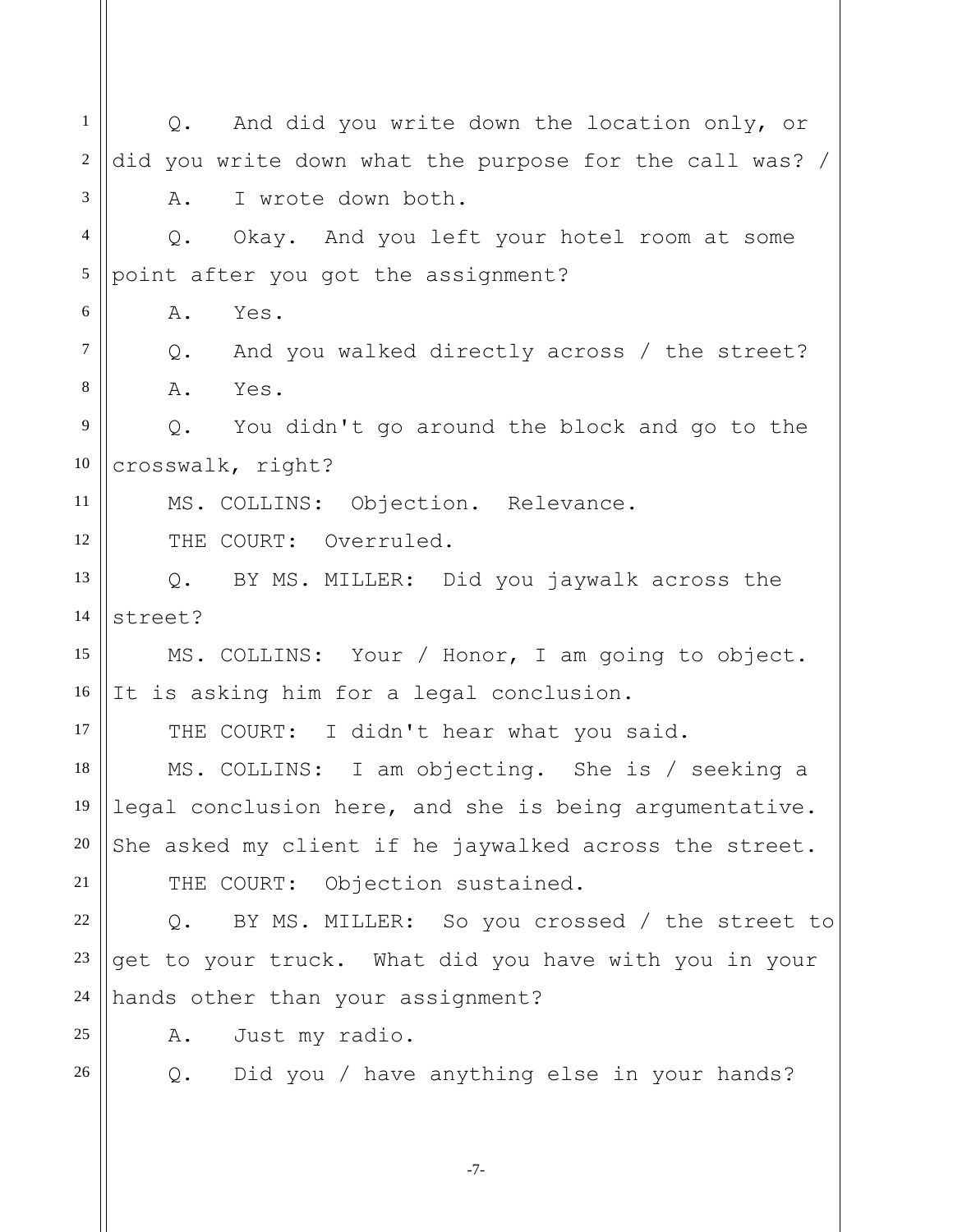1 2 3 4 5 6 7 8 9 10 11 12 13 14 15 16 17 18 19 20 21 22 23 24 25 26 A. No, ma'am. Q. Did you have any beverage or any food with you? A. It is possible. Q. Now, I don't know / if we have got a good photograph, but your tow truck was parked in the right corner, correct? A. Yes. Q. Approximately how many parking spaces to / the right was your tow truck? A. It was either located in this second space or that one. Q. Okay. So the first or second parking space? / A. Yes. Q. Do you remember other vehicles being located in the parking space next to your tow truck? A. No, I don't. Q. Now, I assume after you / started your truck to leave, you had to back up? A. That's correct. Q. Okay. After you initially backed up, did you proceed then to pull out / of the driveway? A. Yes. Q. Prior to either backing up or proceeding forward, did you ever try to find the location of your assignment in the / Thomas Guide?

-8-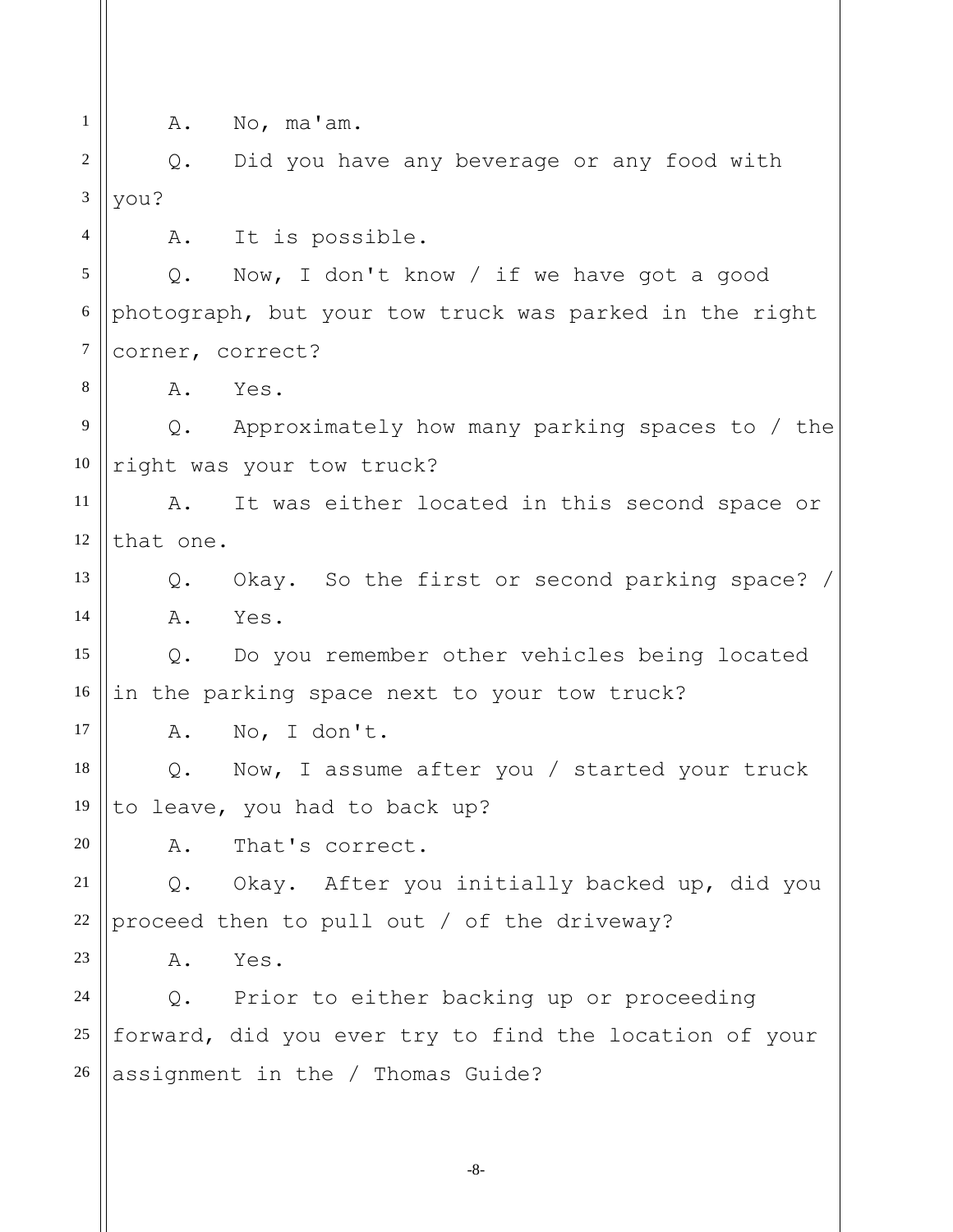1 2 3 4 5 6 7 8 9 10 11 12 13 14 15 16 17 18 19 20 21 22 23 24 25 26 A. Well, if I needed to, that would have been before I backed up. Q. Periodically, would you ever back up and kind of look / at the Thomas Guide at the same time? MS. COLLINS: Objection. Relevance. THE COURT: Overruled. THE WITNESS: No, I wouldn't do that. Q. BY MS. MILLER: Now, at any point from the time that you / backed up until you approached the sidewalk, were you using your Nextel radio? A. No. Q. At any point that you backed up until the time that / you reached the sidewalk, did you have a beverage in your hand? A. No. Q. Now, where was your vehicle in relation to the driveway? In other / words, was it more to one side, or was it in the middle? A. A little more to the right. Q. Could other vehicles have entered or / exited? MS. COLLINS: Objection. Calls for speculation. THE COURT: Overruled. You may answer. THE WITNESS: Definitely. Q. BY MS. MILLER: As you exit there, you can see that large strip of sidewalk on Lincoln Boulevard? / A. Yes.

-9-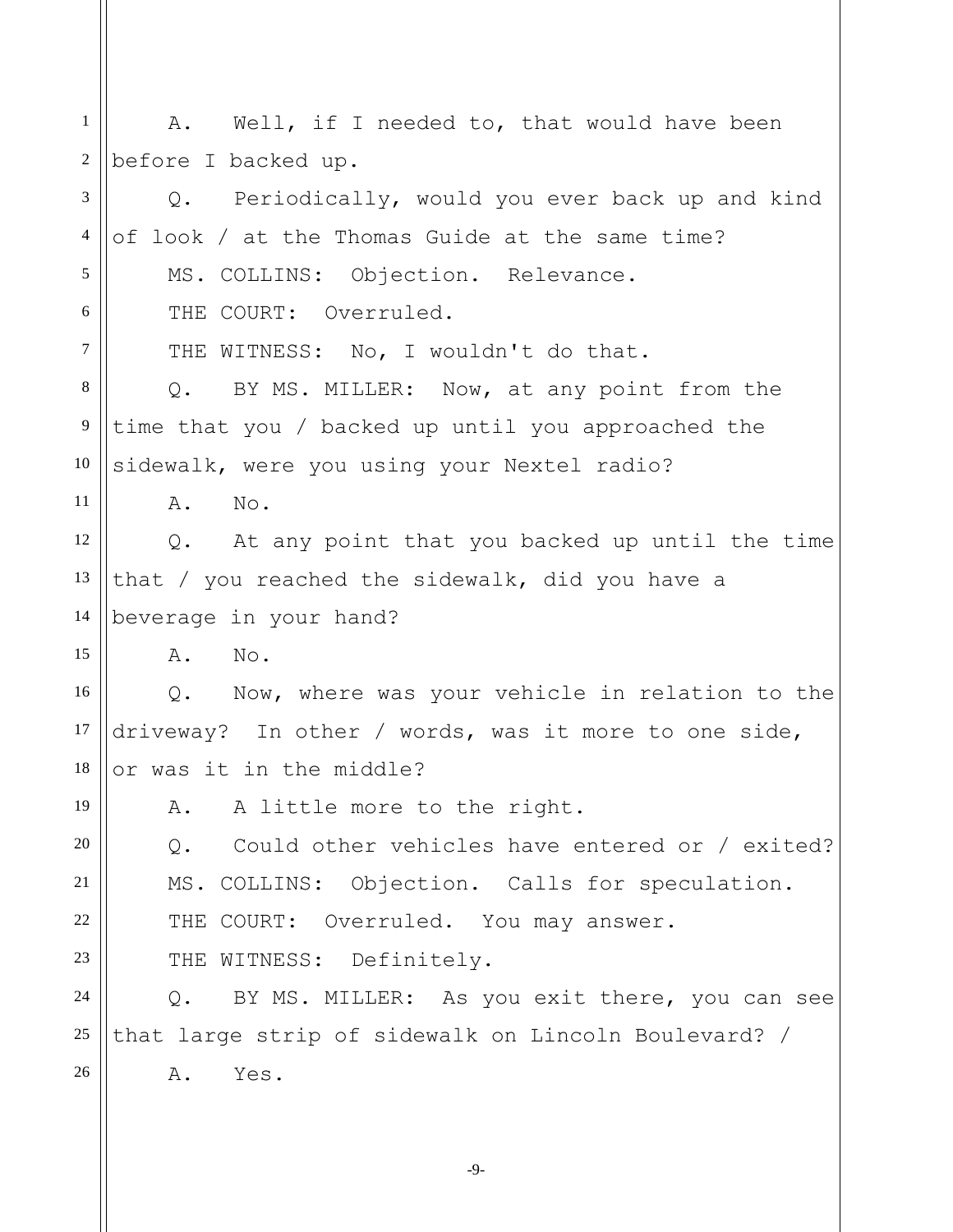1 2 3 4 5 6 7 8 9 10 11 12 13 14 15 16 17 18 19 20 21 22 23 24 25 26 Q. In the top photograph on the right you can see bushes near the exit, correct? A. Okay. Q. Do you see those bushes? A. Yes, I see / those. Q. Were they present at the time of your accident? A. Yes, ma'am. Q. And had they been present during the entire period of your employment? A. Yes. / Q. Did those bushes make it more difficult to see pedestrians or traffic coming from the right side? A. No, I don't believe so. Q. When you proceeded / toward the exit, was there a moment you brought your vehicle to an absolute complete stop before you reached the sidewalk? A. I'm not totally sure / if it was before the sidewalk or not. I'm not sure exactly where I initially stopped. Q. You don't remember if you brought your tow truck / to a complete stop? A. I'm positive I brought it to a complete stop, yes. Q. Do you remember if you came to a complete stop before / you reached the sidewalk?

-10-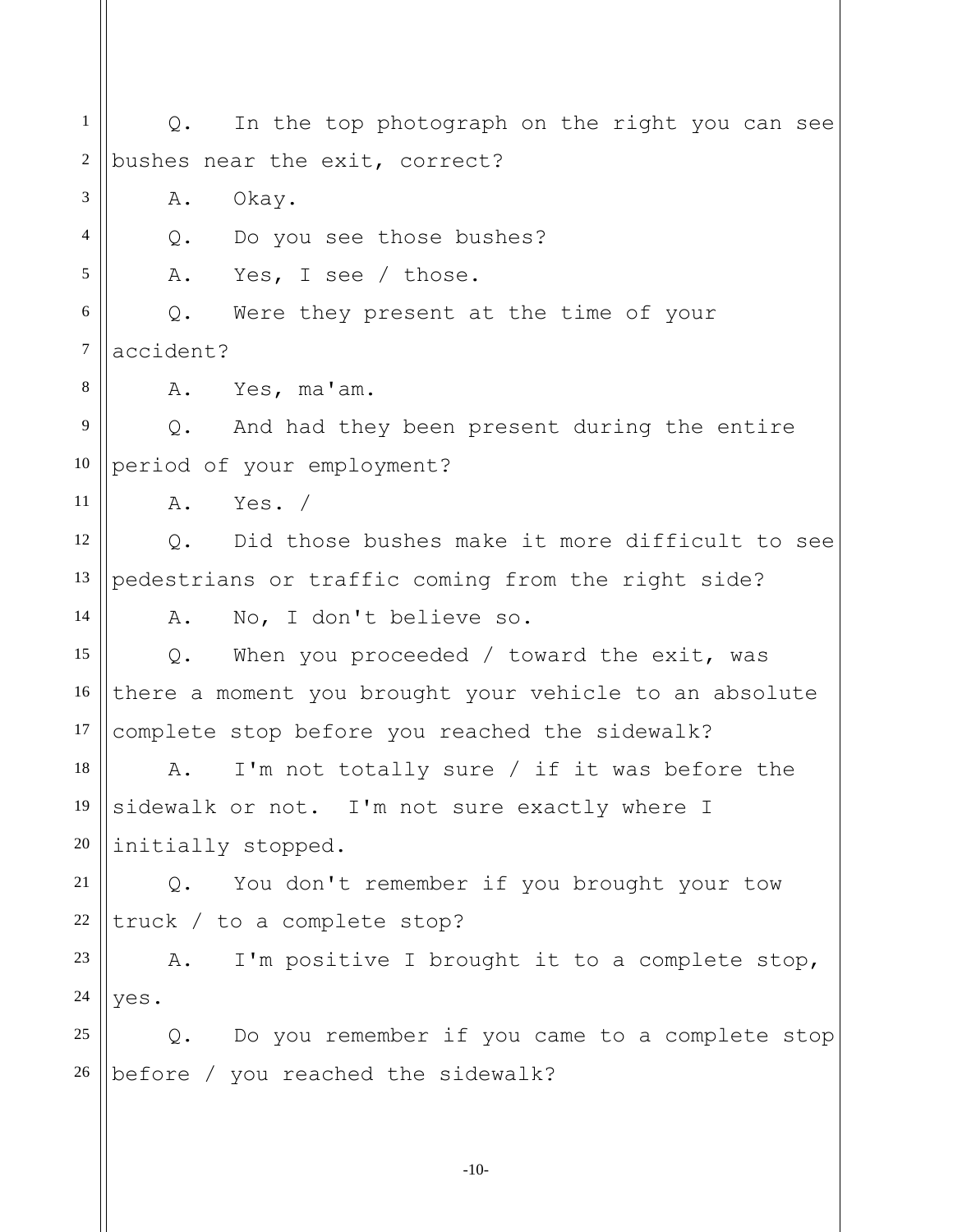| $\mathbf{1}$   | A. No.                                                 |
|----------------|--------------------------------------------------------|
| $\overline{2}$ | Is it possible that you stopped before you<br>$Q$ .    |
| 3              | reached the sidewalk?                                  |
| $\overline{4}$ | MS. COLLINS: Objection. Calls for speculation.         |
| 5              | THE COURT: All right.                                  |
| 6              | MS. MILLER: I can rephrase / my question, your         |
| $\tau$         | Honor.                                                 |
| 8              | THE COURT: Ask your next question.                     |
| 9              | BY MS. MILLER: Do you recall actually<br>Q.            |
| 10             | stopping before you reached the sidewalk?              |
| 11             | I think it was right there, yes. /<br>Α.               |
| 12             | So as you sit here today, do you have a<br>$Q$ .       |
| 13             | recollection of where you stopped your vehicle the     |
| 14             | first time that you stopped?                           |
| 15             | Like I / said, within that proximity there.<br>Α.      |
| 16             | Do you recall coming to my office and having<br>Q.     |
| 17             | your deposition taken?                                 |
| 18             | ${\tt A}$ .<br>Yes.                                    |
| 19             | And at that time you were with / your<br>$Q$ .         |
| 20             | attorney?                                              |
| 21             | Yes.<br>Α.                                             |
| 22             | Q. And I asked you questions about this accident?      |
| 23             | Yes.<br>Α.                                             |
| 24             | I am not sure if there is a deposition<br>Q.           |
| 25             | transcript up there or / not. I would like you to look |
| 26             | at the deposition transcript.                          |
|                |                                                        |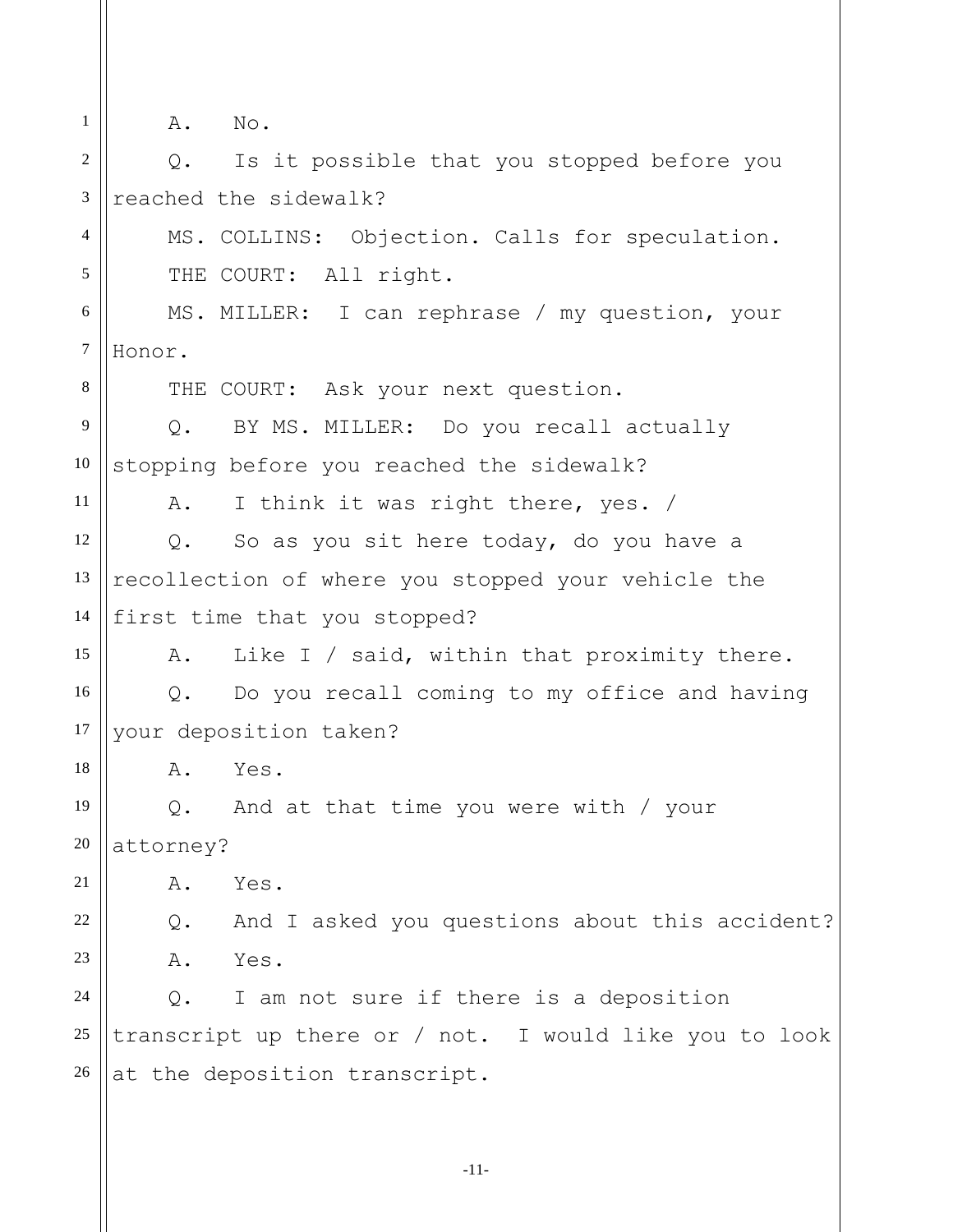| 1              | A. It is here, yes.                                         |
|----------------|-------------------------------------------------------------|
| 2              | MS. MILLER: Your Honor, may I approach?                     |
| 3              | THE COURT: Counsel, what page and line / number?            |
| $\overline{4}$ | MS. MILLER: Page 37.                                        |
| $\sqrt{5}$     | MS. COLLINS: You're going to have to show it to             |
| 6              | him.                                                        |
| $\overline{7}$ | THE COURT: Are you asking the witness to look at            |
| $\,8\,$        | the deposition?                                             |
| $\overline{9}$ | MS. MILLER: Yes, your Honor. /                              |
| 10             | THE COURT: All right. Sir, please turn to page              |
| 11             | 37.                                                         |
| 12             | MS. MILLER: I can read it if you prefer.                    |
| 13             | MS. COLLINS: Well, let's find out what we are               |
| 14             | dealing with first. / Which lines?                          |
| 15             | MS. MILLER: Lines 14 through 22.                            |
| 16             | THE COURT: Review that, sir, and let us know when           |
| 17             | you are ready.                                              |
| 18             | THE WITNESS: I have read that over.                         |
| 19             | Q. BY MS. MILLER: Do you recall / that                      |
| 20             | testimony?                                                  |
| 21             | Yes.<br>Α.                                                  |
| 22             | Is it accurate that you stopped your vehicle<br>$Q$ .       |
| 23             | within two feet of the street?                              |
| 24             | Like I stated, within that distance.<br>Α.                  |
| 25             | Do you / have an estimate of how wide that<br>$Q_{\bullet}$ |
| 26             | sidewalk was?                                               |
|                |                                                             |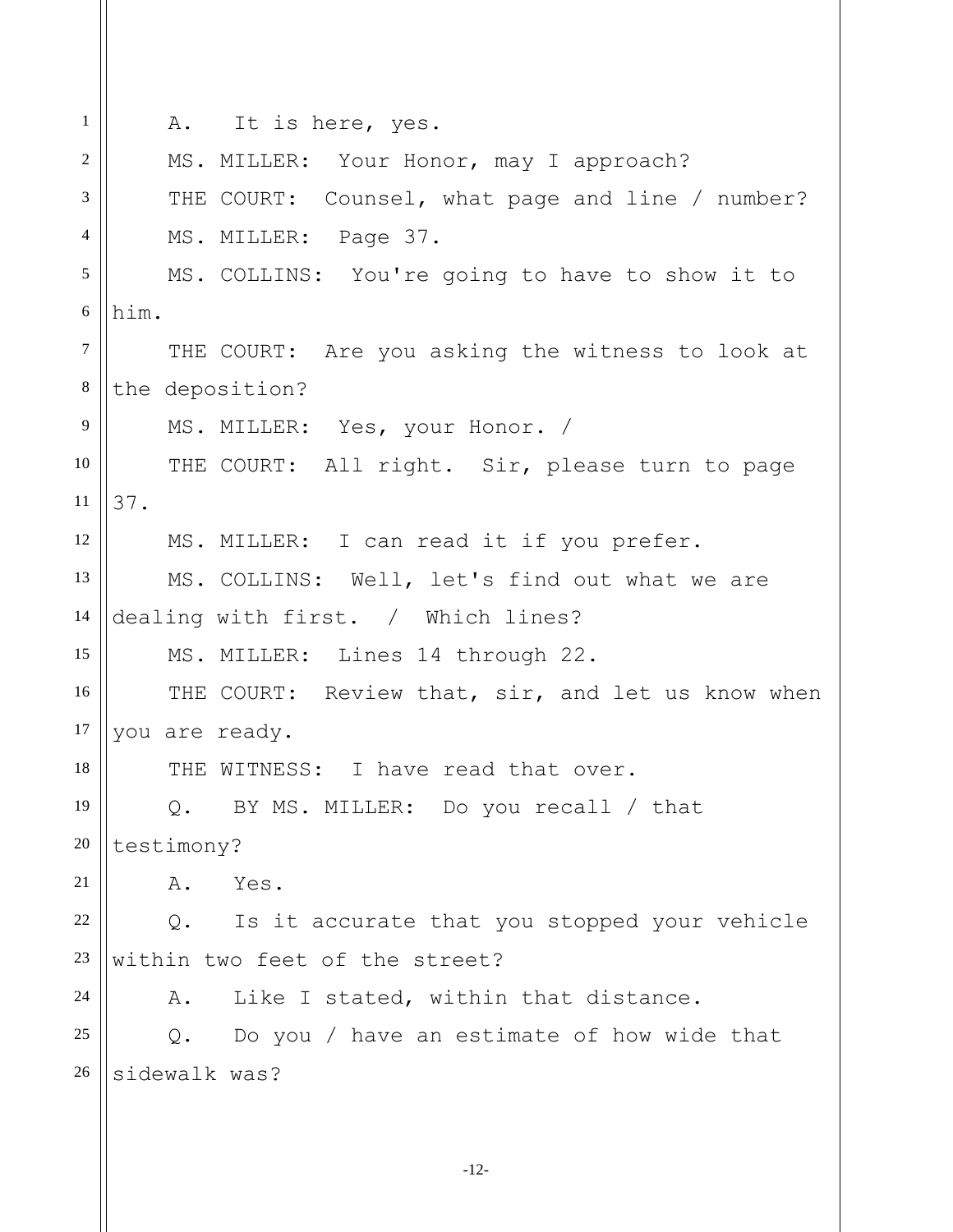1 2 3 4 5 6 7 8 9 10 11 12 13 14 15 16 17 18 19 20 21 22 23 24 25 26 A. I don't know. Three, four feet. Q. So you are saying it is possible that you stopped / your vehicle before the sidewalk, but it is also possible that you stopped your vehicle maybe two feet from the street? A. Or it might have / been on the sidewalk. Q. You are not positive? A. No. Q. Okay. But you remember bringing your vehicle to a complete stop eventually? A. Absolutely. Q. Okay. Let's back / up a little bit. You got into the vehicle and put it in reverse. You then proceeded forward, and you were actually intending on turning / right? A. That's correct. Q. At some point before the sidewalk or within two feet of the street, did you ever look to your right? A. Yes. Q. What / distance was the front of your tow truck from either the sidewalk or the street when you looked to your right? A. I don't really know. / Q. Do you have any estimate?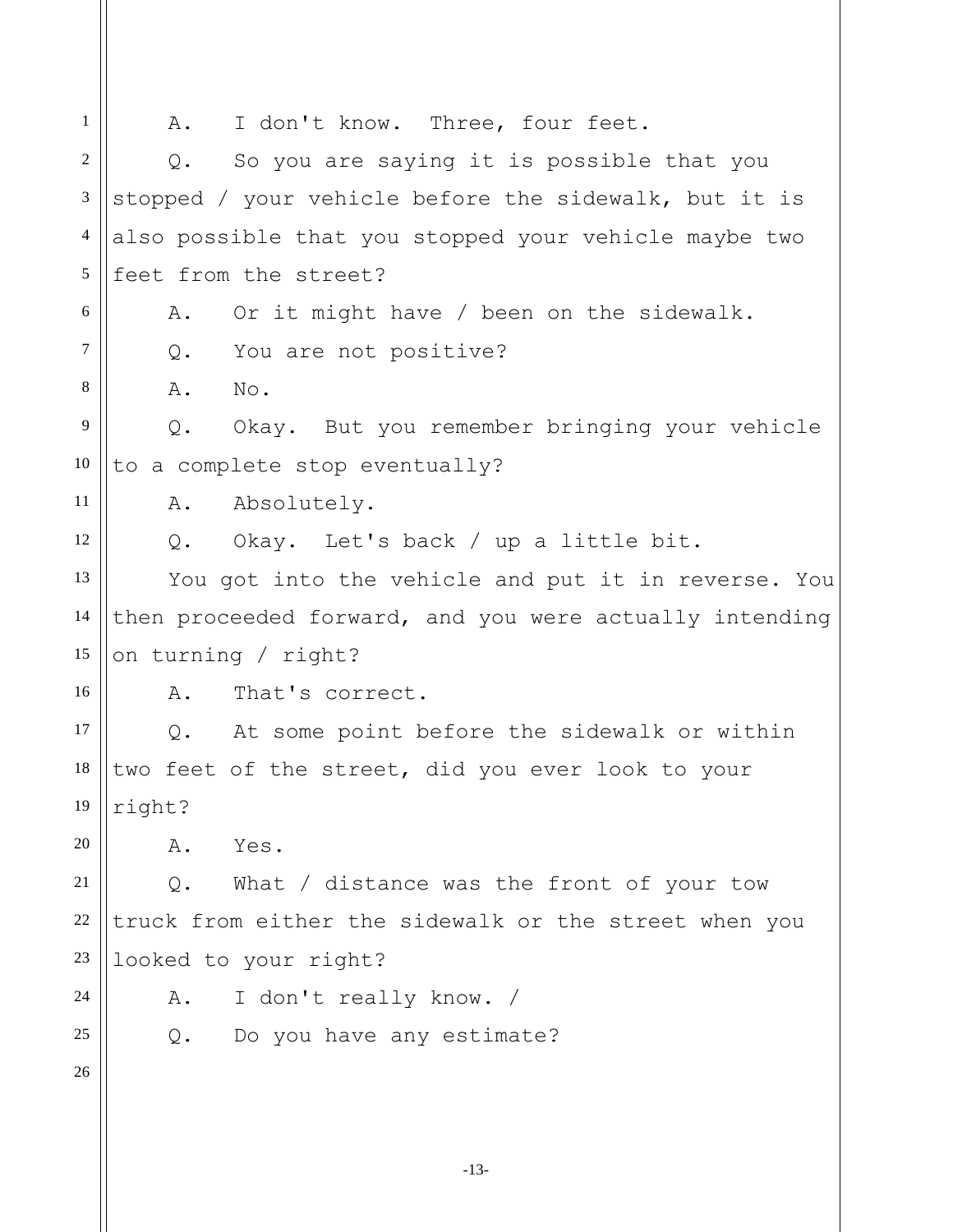1 2 3 4 5 6 7 8 9 10 11 12 13 14 15 16 17 18 19 20 21 22 23 24 25 26 A. Well, you are asking me a question for specifics. I can't answer that. Q. Well, I did ask you that same / question in your deposition, and you gave me an answer of two feet. MS. COLLINS: Objection. Counsel is arguing. THE COURT: Sustained. MS. COLLINS: Move to strike. THE COURT: What are you asking / to strike? There was not an answer. MS. COLLINS: Move to strike the question, then. THE COURT: Well, I will strike the question, but the jurors know that is / not evidence. Only the answers are evidence. MS. COLLINS: Fine. Thank you. THE COURT: I think this is a good time to advise the jury that depositions are testimony / taken under oath before trial. It has the same force and effect as if the person was testifying on the witness stand. Next question. Q. BY MS. MILLER: You / don't remember how far your tow truck was from the street when you looked to your right? MS. COLLINS: Objection. Asked and answered. THE COURT: Overruled. You may answer. / THE WITNESS: Well, that's in a space of approximately six or seven feet.

-14-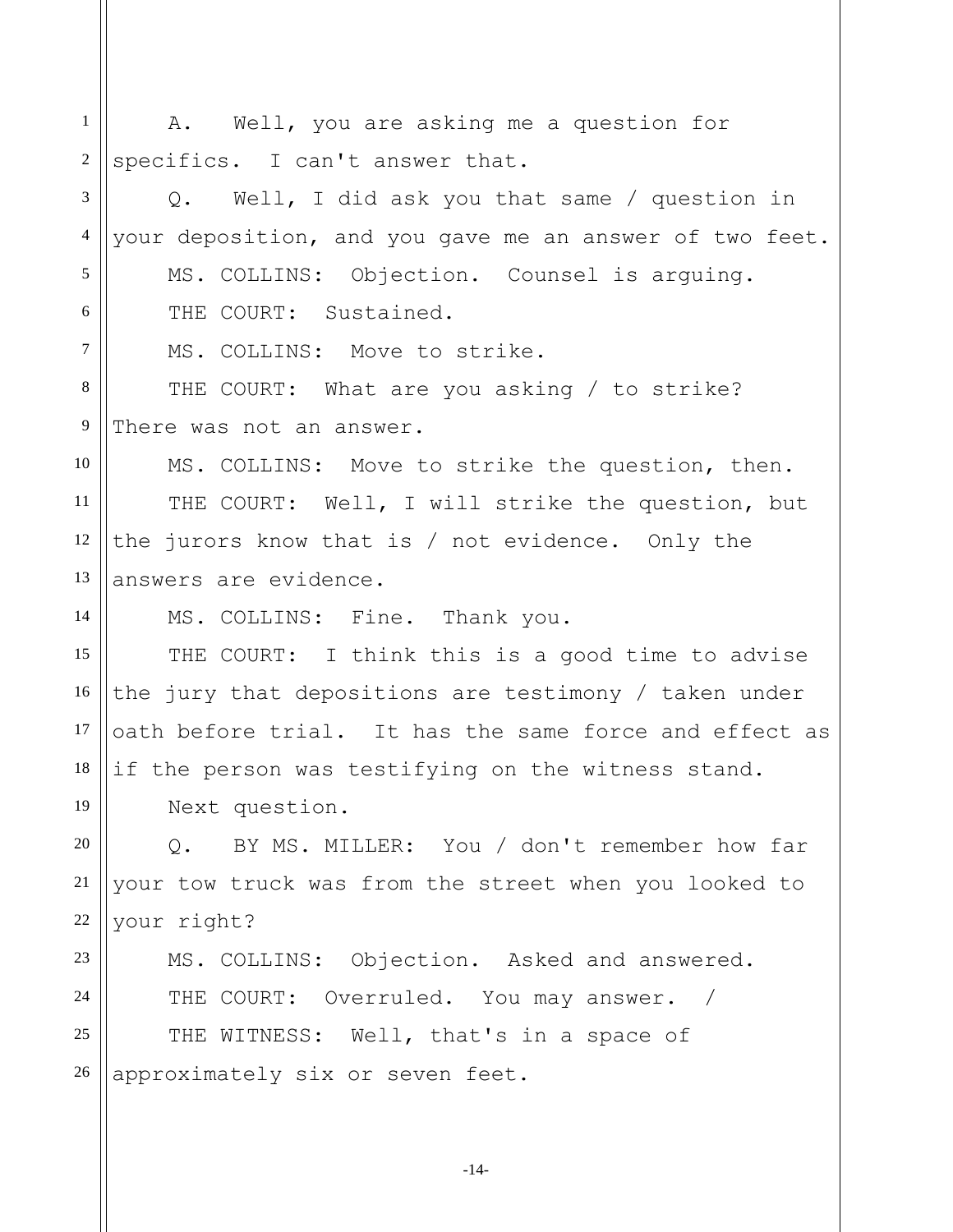1 2 3 4 5 6 7 8 9 10 11 12 13 14 15 16 17 18 19 20 21 22 23 24 25 26 Q. BY MS. MILLER: Is that really your testimony? A. Yeah. Q. The sidewalk is between six and seven feet? / A. No. I am saying from the area I stopped. You know, I stopped within that area there. It could have been on the sidewalk. I / know it was before the street. Q. Okay. I previously asked you this in your deposition. I will ask it again here. Can you describe how / you looked to the right, whether it was just a glance or whether it was something you really paid attention to? MS. COLLINS: I am going to / object as vague and ambiguous. THE COURT: Objection sustained. Q. BY MS. MILLER: Can you describe or characterize how you looked to the right? A. I would have to say more than / a glance but less than staring. Q. You are covering all your bases, apparently. A. You asked me a question. I gave you my honest answer. Q. I / am just trying to understand what you mean by that.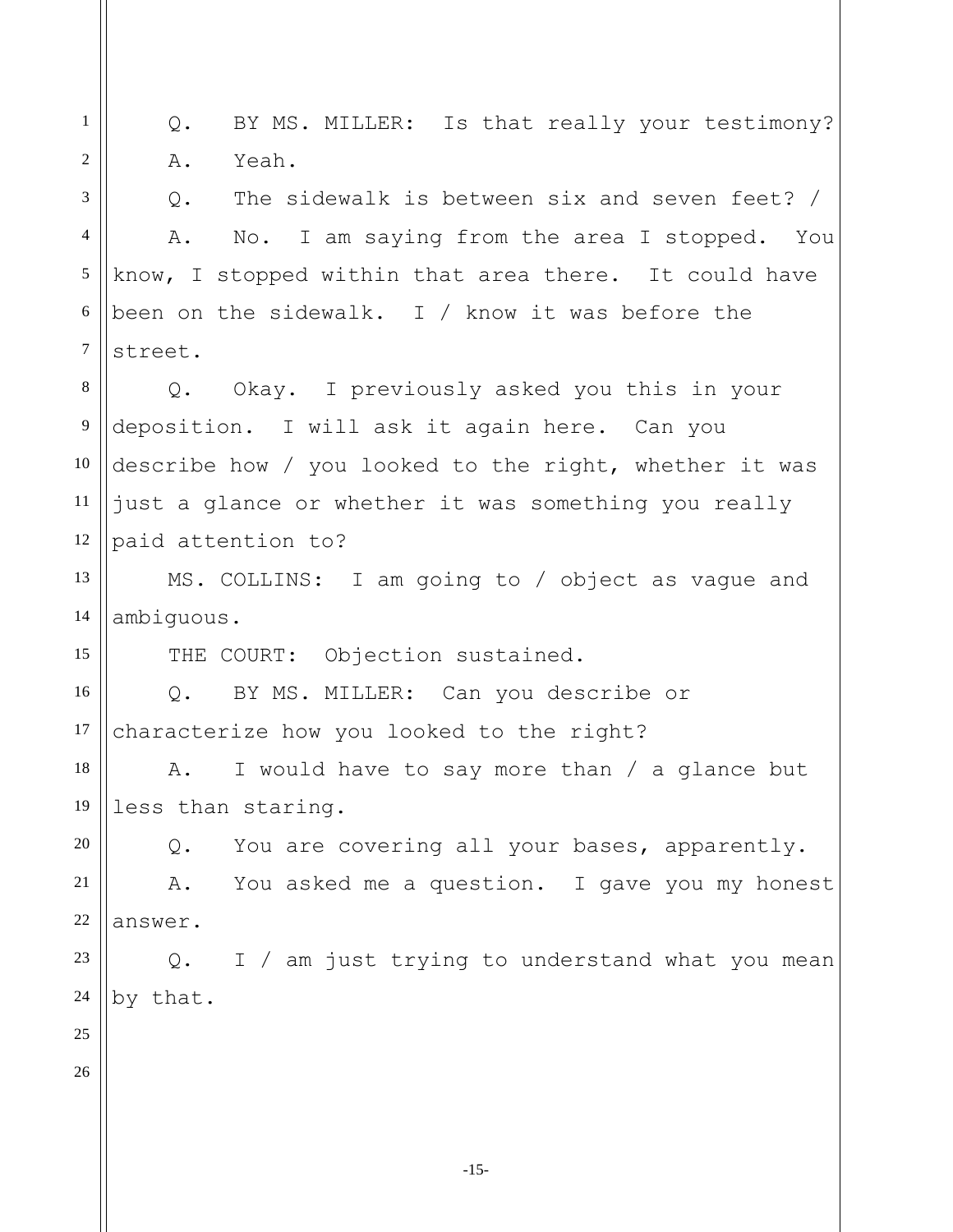1 2 3 4 5 6 7 8 9 10 11 12 13 14 15 16 17 18 19 20 21 22 23 24 25 26 A. Obviously, a glance is just a small observation. I mean, staring is something longer. I / don't know how to describe it. More than a glance. Q. When you had more than a glance to your immediate right, did you happen to / see Mr. Wilson on a bicycle? A. No. Q. And how far could you see down that sidewalk when you did more than a glance? A. Maybe 20, / 30 feet. Q. Okay. Thereafter, you did bring your tow truck to a complete stop, correct? A. That's correct. Q. And why did you bring your vehicle to / a stop? A. So I could check for oncoming traffic. Q. Did you observe traffic to your left? A. Yes. Q. How long did you stop? A. Enough for the / cars to travel past. Approximately four or five seconds. Q. At any time during those seconds did you ever look to your immediate right? A. No. Q. Did / you look to your left at all down the sidewalk?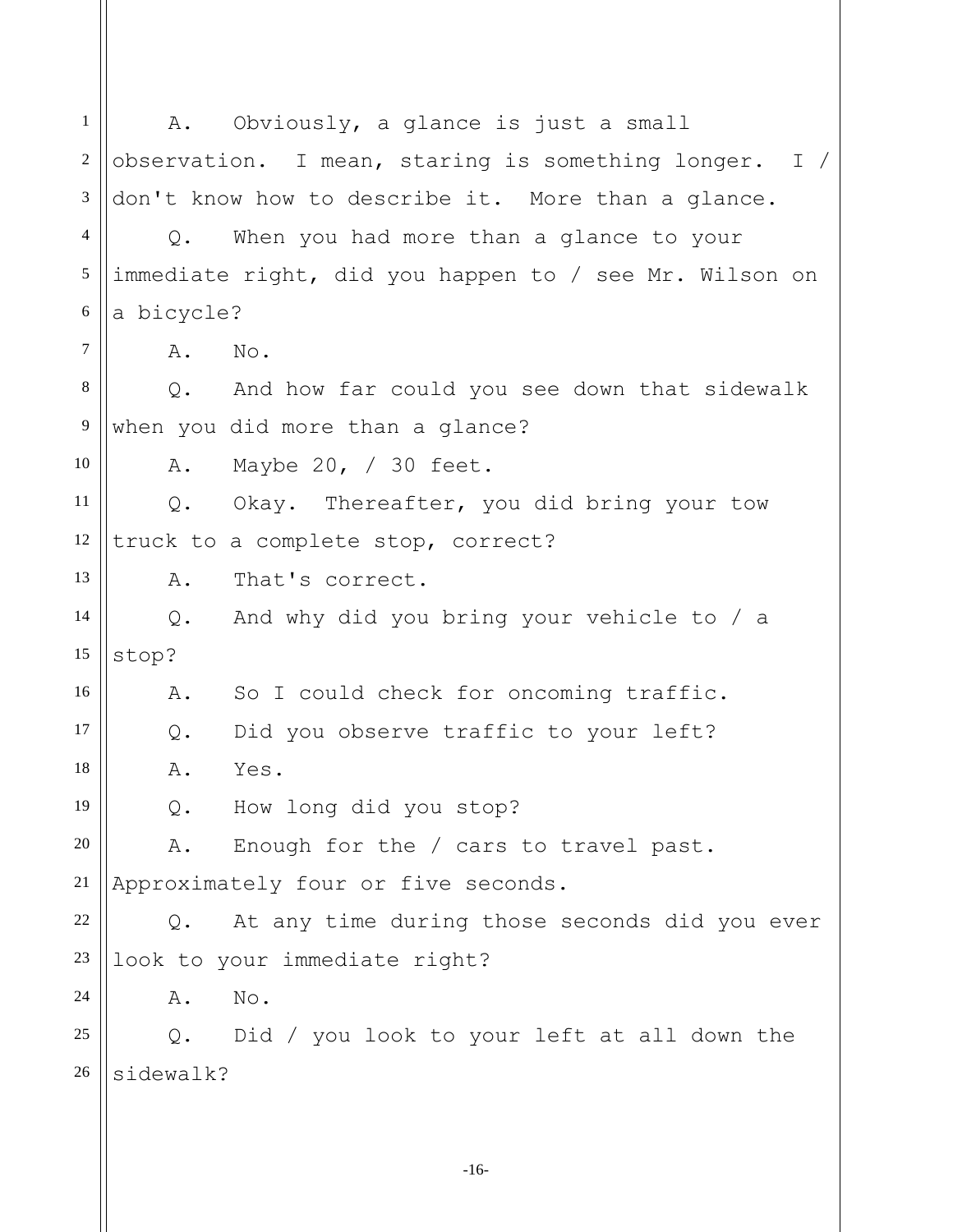-17- 1 2 3 4 5 6 7 8 9 10 11 12 13 14 15 16 17 18 19 20 21 22 23 24 25 26 A. Well, if there was something coming down the sidewalk, I would be able to see / it because I am looking that way. Q. Is it possible that you didn't see something coming from the left because you are so focused on / the traffic in the street? A. No, it is not. MS. COLLINS: Objection. Calls for speculation. THE COURT: Objection sustained. Q. BY MS. MILLER: At any point from the time that you initially took / more than a glance until the time that you began your right-hand turn, did you ever look to the right? MS. COLLINS: Objection. Asked and answered. THE COURT: Overruled. / THE WITNESS: No. Q. BY MS. MILLER: Would it be accurate you actually were making your right-hand turn without looking to the right? A. I wouldn't say that, no. I am not / going to make a turn without looking. Q. Were you looking straight ahead? A. As I am starting to go, I am going to look to the / right.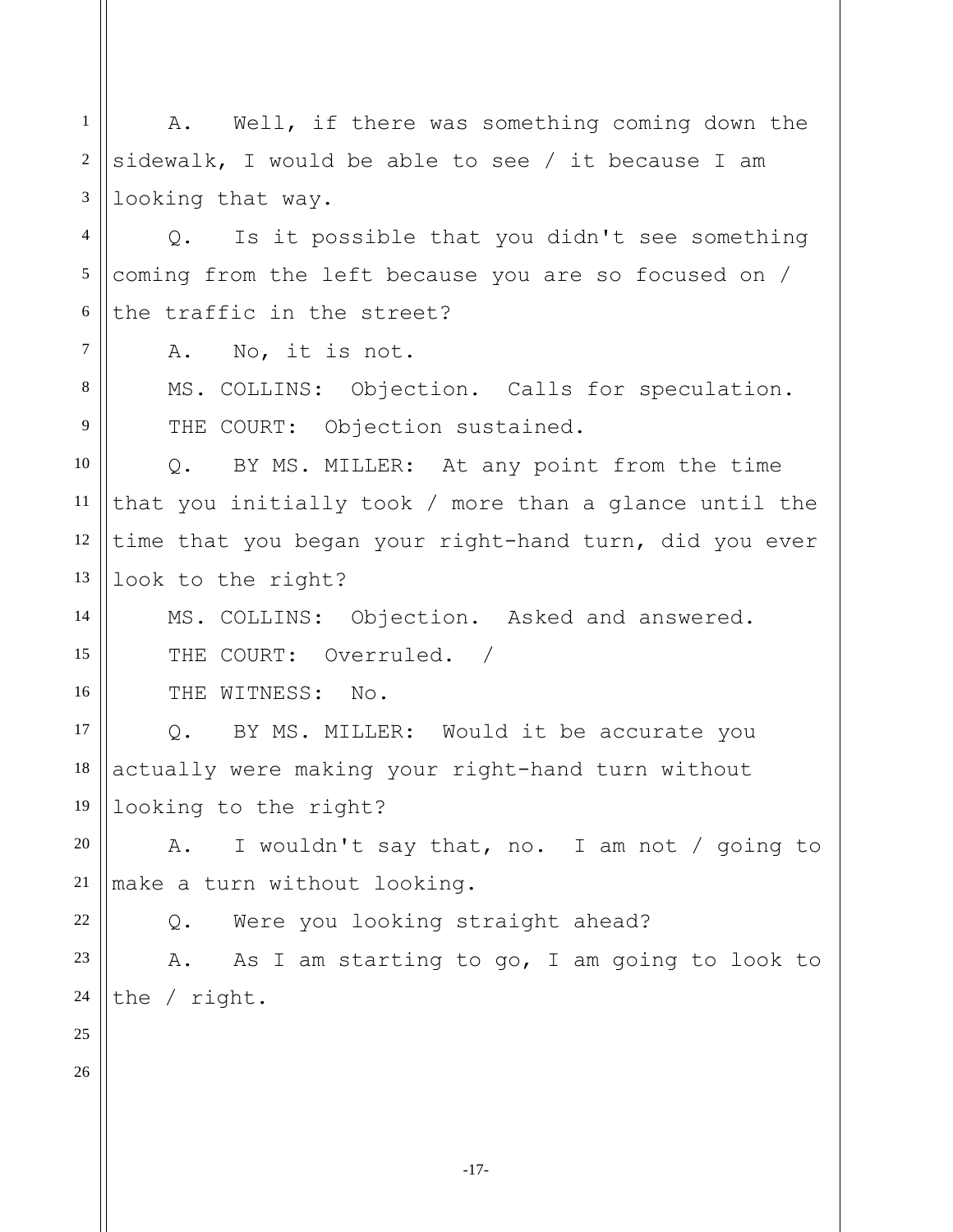1 2 3 4 5 6 7 8 9 10 11 12 13 14 15 16 17 18 19 20 21 22 23 24 25 26 Q. Did you truly believe that it was safe to initiate your right-hand turn even though you had remained stopped for some time? A. Yes. Q. You / still believe, as you sit here today, that it was safe? MS. COLLINS: Objection. Irrelevant. THE COURT: Objection sustained. Q. BY MS. MILLER: So tell us what happened when you began your right-hand / turn. A. I traveled a short distance, and I heard a thud against my vehicle. Q. Approximately how far did you go? A. Approximately eight feet. Maybe something / like that. Q. Was that before you heard that thud? A. No. Q. When you heard that thud, what did you do? A. I immediately stopped my truck. Q. Prior / to your stopping, was your foot on the gas pedal or the brake? A. I don't understand. Q. Did you accelerate out of the driveway? A. Yes. Q. What / happened after you heard that thud? A. Obviously, I stopped.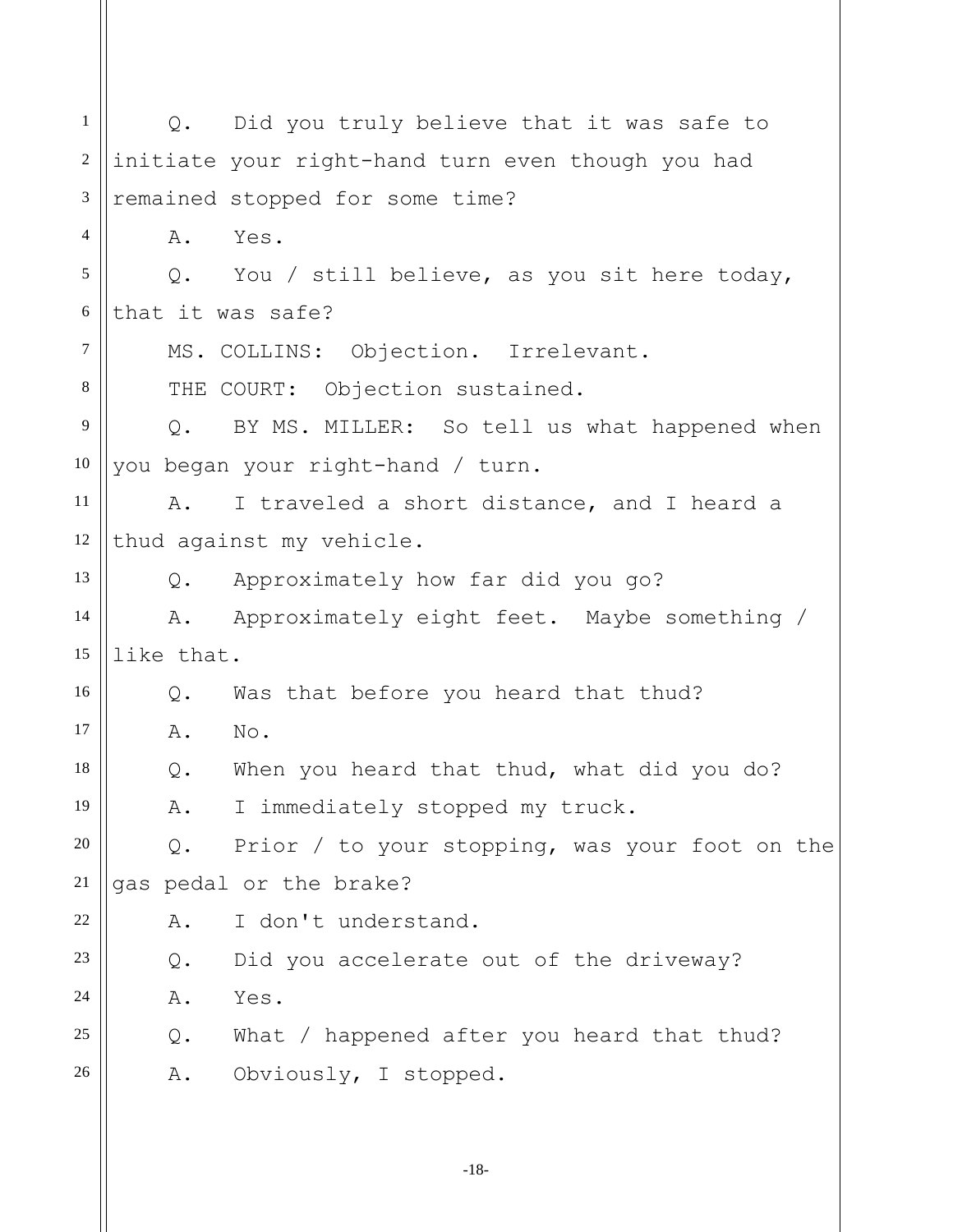1 2 3 4 5 6 7 8 9 10 11 12 13 14 15 16 17 18 19 20 21 22 23 24 25 26 Q. What happened after that, Mr. Reed? A. I immediately put the truck in park and exited the / driver's side. Q. What happened after you got out of your vehicle? A. I looked around to find out what that noise was, and I didn't discover / anything on the driver's side. I then walked around to the other side. That's when I observed Mr. Wilson on the pavement. Q. How far into / the actual roadway was your truck at that point? A. Actually, I was probably about ten feet. Q. Were you kind of in shock when you saw / Mr. Wilson? A. Absolutely. Q. And did you see your tire resting on top of Mr. Wilson? A. No, I did not. Q. What did you observe? A. I saw / my tire on what appeared to be his jacket. It was not on top of him. It was on his jacket. Q. Can you describe for / us what you saw? Did you see any blood? A. Yes, I saw blood. Q. Did Mr. Wilson appear to be injured?